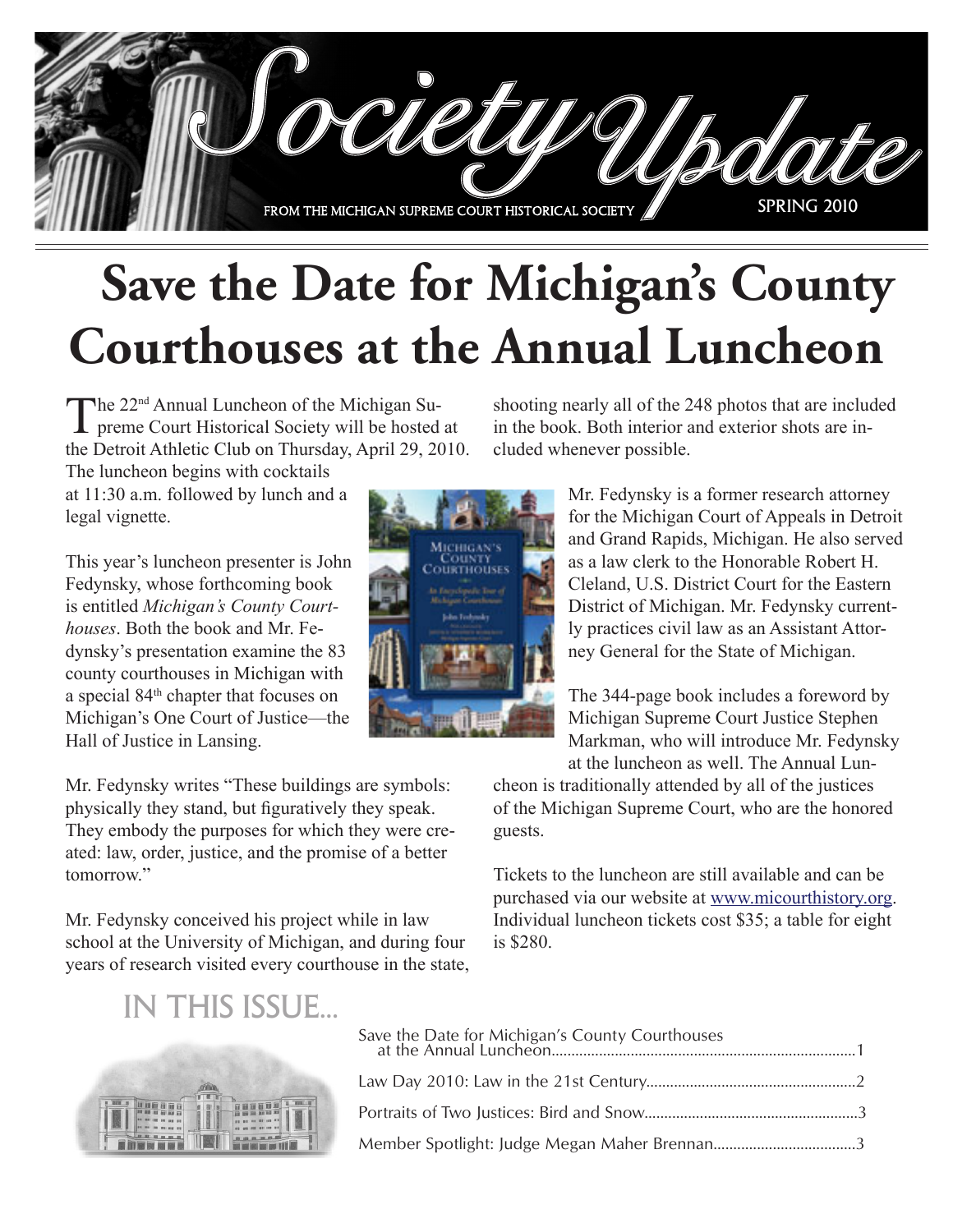## **Law Day 2010: Law in the 21st Century**

In 1958, President Dwight D. Eisenhower designated May 1 as Law Day. This day is a strengthen our great American heritage of liberty, justice, and equality under the law. n 1958, President Dwight D. Eisenhower designated May 1 as Law Day. This day is an opportunity to

The theme of Law Day 2010 is Law in the 21st Century: Enduring Traditions, Emerging Challenges.

As we begin the second decade of the twenty-first century, the law is changing dramatically as it seeks to shape and adapt to new conditions. Economic markets are becoming global, transactions require cultural adaptation and understanding, populations are more mobile, and communication technologies such as the Internet bridge distances and time zones to form new communities around the world. In such a world, all of us must renew our commitment to the enduring principles of law, become knowledgeable about other legal systems, recognize the need to adapt our practices, and acquire new cultural understandings. In a global era, matters such as human rights, criminal justice, intellectual property, business transactions, dispute resolution, human migration, and environmental regulation become not just international issues but shared concerns.

The Hall of Justice Learning Center will celebrate Law Day 2010 by hosting special tours on Monday, May 3, 2010. Law Day activities at the Learning Center will highlight the importance and challenges of



providing access to justice in the 21st century. Students will study the exhibits in the Learning Center to identify how they demonstrate the core democratic values of justice, equality, and diversity. The discussion will center on how courts apply the core democratic values to ensure a fair system with equal access to justice for all. The Learning Center will open a new permanent exhibit on Access to Justice later this summer.

Each year the State Bar of Michigan and the Michigan Lawyers Auxiliary sponsor an essay contest for sixth, seventh, and eighth grade students to attend. There are three winners from each grade level. The State Bar will host an awards luncheon on Monday, May 3, 2010, in Lansing for the winners of the essay contest and their parents, teachers, and school principals. Chief Justice Marilyn Kelly is the guest speaker.

Students participating in this year's essay contest were required to think critically about the issues in one of the following U.S. Supreme Court opinions: *O'Connor v. Ortega*, *Tinker v. Des Moines School District*, *Sheppard v. Maxwell*, or *Smith v. Phillips*. All of these cases dealt with issues that have arisen in relation to new technology such as cell phones, texting, and email messaging, and social media websites like Facebook and Twitter.

For ideas and plans on how to commemorate this day in your own community, please visit the American Bar Association website at www.abanet.org/publiced/lawday/home.shtml or the State Bar of Michigan's website at www.michbar.org/projects/lawday. Junior High and High School lesson plans are available from the Society at www.micourthistory.org/education.php and can be used in their entirety or as supplements.

**facebook** The Michigan Supreme Court Historical Society is now on Facebook. Become a fan to stay up-to-date with the Society!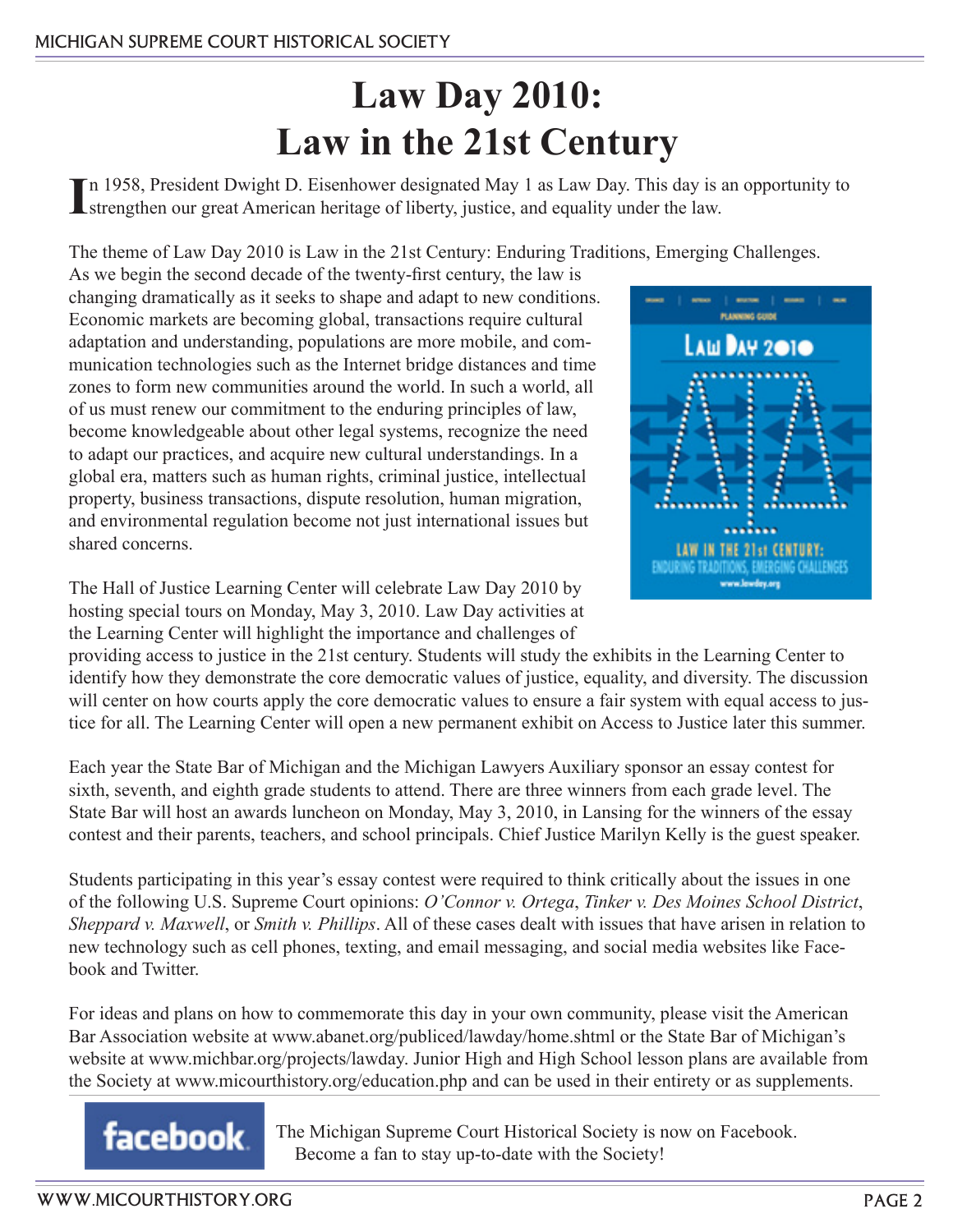## **Portraits of Two Justices: John Bird and Ernest Snow**

**J**ohn E. Bird was the 44th Justice of the Michigan Supreme Court. Bird was born at Clayton, Michigan, on December 19, 1862. His education was acquired in the public schools, supplemented



by a course in Adrian College. After leaving college he began the study of law in the offices of Messrs. Bean & Lane; was admitted to the bar in November 1888, and at once began the practice of his profession, remaining in private practice until his election as Prosecuting Attorney of Lenawee County in 1894. In 1904 he became Attorney General of the

State, and continued in that office until his elevation to the Supreme Bench of the State in 1910, where he remained until his death.

During his incumbency of the office of Attorney General Bird brought to a successful conclusion litigation which had been pending for many years between the railroads and the State, resulting in enriching the treasury by many millions of dollars in delinquent taxes. As a result, \$15 million was paid into the primary school fund of Michigan.

Bird died unexpectedly on February 10, 1928, and was survived by his wife Katherine Brown Bird and three grown children. His portrait was presented on June 12, 1929.

**E**rnest A. Snow was born in 1876, attended high  $\mathbf{\Sigma}$  school and later attended the law department of the University of Michigan, where he graduated in 1897, and was admitted to the Bar in the same year.

He served as a member of the Constitutional Convention in 1908, and was elected Circuit Judge of the Tenth Judicial Circuit January 1,1918. He served as Circuit Judge until his appointment to the Michigan Supreme Court by Governor Groesbeck in 1926.



As a Circuit Judge he was respected by and considerate of the members of the Bar, learned and industrious, and his clear charges to the jurors always covered concisely and fairly the questions submitted to them. In his family life Snow was a devoted son and a loving husband and father.

Snow's period of service on the Michigan Supreme Court was from January 1, 1926, to October 20, 1927, and his opinions may be found in volumes 233 to 240 of our Reports. Talented and learned in the law, he achieved the unusual, and won for himself a lasting place in the legal history of our State.

Snow died unexpectedly on October 20, 1927, at the age of 52. His portrait was presented on June 12, 1929.

### **Member Spotlight: Judge Megan Maher Brennan**

Judge Megan Maher Brennan has served the citizens of Wayne County Circuit Court in the Family Division since January 2006. She was first appointed to the Court in 2005, retained in the November 2006 election, and re-elected to a six-year term in November 2008. A graduate of Wayne State University Law School, Judge Brennan's career has also included roles as an Assistant Attorney General, a professor of business law, a private practitioner, and an assistant city attorney in Grosse Pointe Park. Judge Brennan began her career in the law, however, as a judicial attorney for Chief Justice Dorothy Comstock Riley from 1987- 1989. And it was as a tribute to the late Chief Justice Riley that Judge Brennan joined the Michigan Supreme Court Historical Society in 2001. Thank you for your continued support!